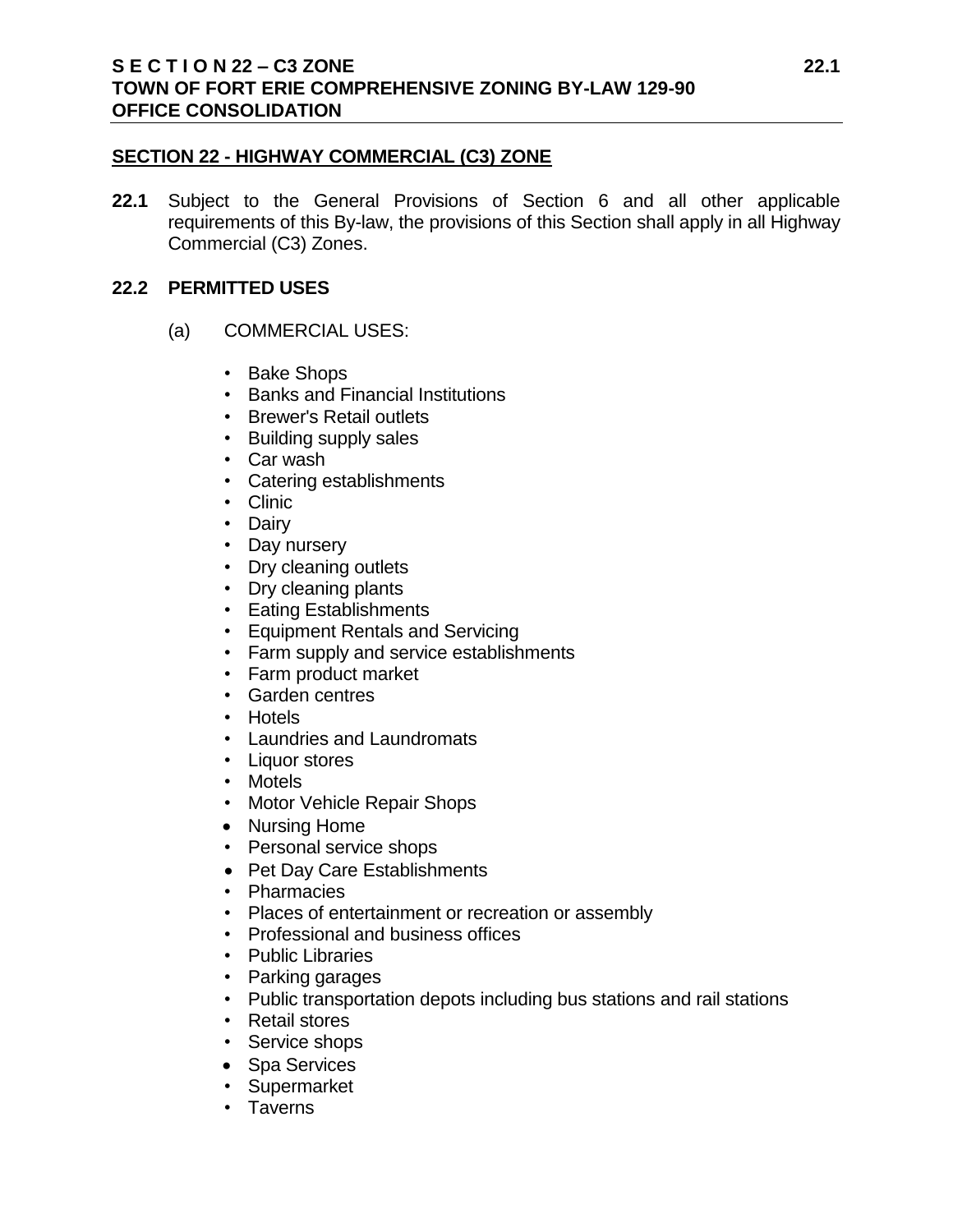### **S E C T I O N 22 – C3 ZONE 22.2 TOWN OF FORT ERIE COMPREHENSIVE ZONING BY-LAW 129-90 OFFICE CONSOLIDATION**

- Taxi establishments
- Vehicle sales and rental establishments
- Veterinarian Clinic in wholly enclosed buildings
- Video Outlet Sales and Rental Establishments
- (b) Dwelling units.
- (c) Uses, buildings and structures accessory to any permitted commercial use.

# **22.3 REGULATIONS**

| Minimum Lot Frontage            | 15 <sub>m</sub>                             |
|---------------------------------|---------------------------------------------|
| Minimum Lot Area                | 450 sq. m.                                  |
| Maximum Lot Coverage            | 60 percent                                  |
| <b>Maximum Gross Floor Area</b> | 100 percent                                 |
| Minimum Front Yard              | 15 <sub>m</sub>                             |
| Minimum Side Yard               | 3m except:                                  |
|                                 | 6m abutting a side lot line which is<br>(i) |
|                                 | the boundary of any Residential Zone.       |
|                                 | (ii) The minimum side yard abutting a       |
|                                 | public street shall be 9m                   |
| Minimum Rear Yard               | 7.3m except the minimum rear yard           |
|                                 | abutting any Residential Zone shall be      |
|                                 | 10.5m                                       |
| Maximum Building Height         | i) 2.5 storeys                              |
|                                 | ii) 12m                                     |

# **22.4 REGULATIONS FOR ACCESSORY BUILDINGS**

The regulations of Subsection 18.3 shall apply.

# **22.5 REGULATIONS FOR DWELLING UNITS**

The regulations of Subsection 18.2 shall apply

**22.6 DELETED**

# **22.7 REGULATIONS FOR CAR WASHES**

The provisions of Subsection 23.5 shall apply

# **22.8 REGULATIONS FOR "PET DAY CARE ESTABLISHMENTS"**

The requirements of Section 6.52 shall apply in addition to the regulations governing this section.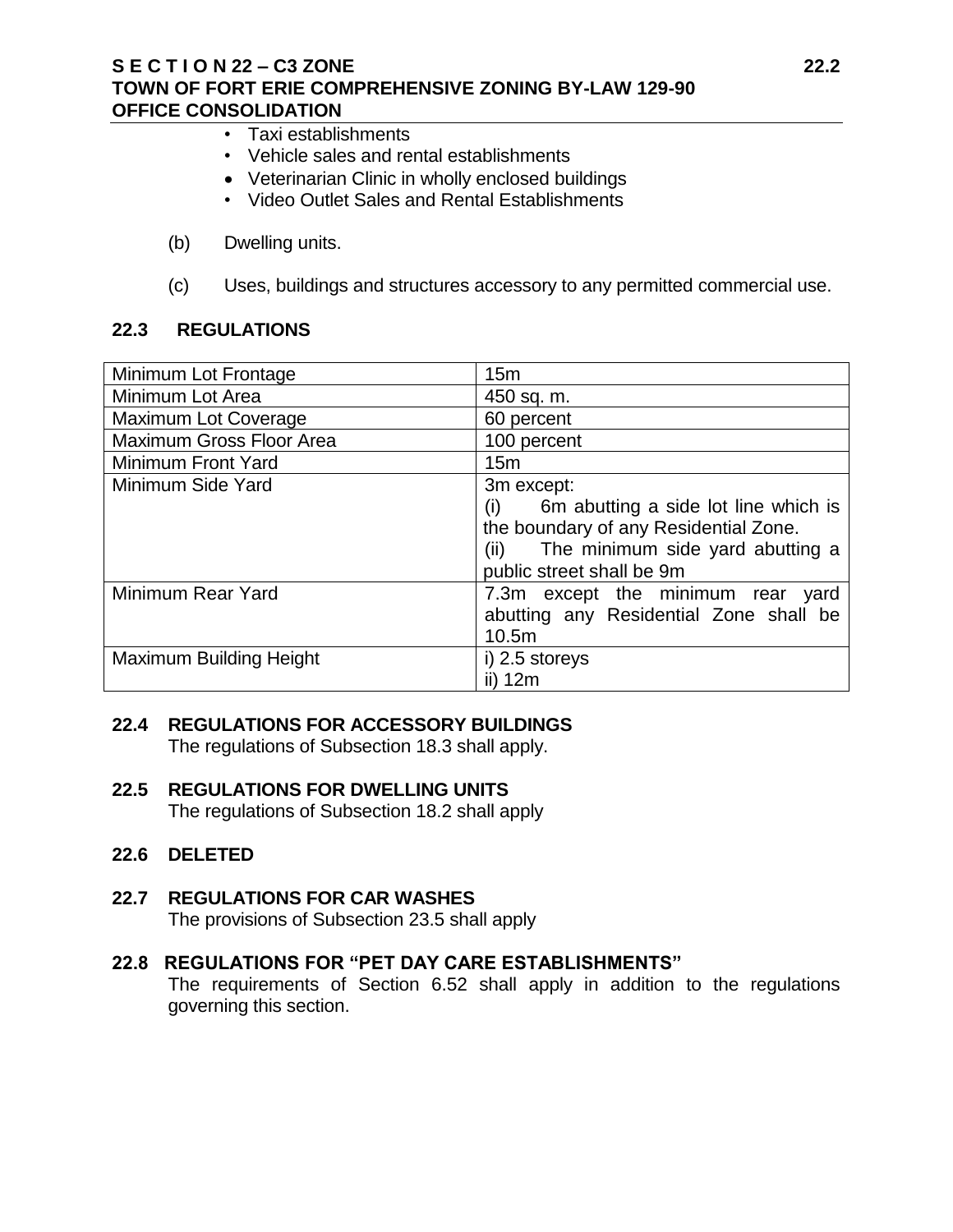# **EXCEPTIONS TO THE HIGHWAY COMMERCIAL (C3) ZONE**

### **C3-9 (15-1993) Netherby Road, north side, west of Sodom Road**

These lands are zoned "Highway Commercial C3-9 Zone" and all of the provisions that relate to lands zoned "Highway Commercial C3 Zone" by this by-law shall apply to those lands zoned "Highway Commercial C3-9 Zone" except:

- (a) that notwithstanding the requirements of Subsection 22.2 (a) Permitted Uses, the subject lands may only be used for the following:
	- (i) the sales and service of lawnmowers, snowmobiles, motorcycles and uses, buildings and structures accessory thereto;
	- (ii) hardware store;
	- (iii) refreshment vehicle.

# **C3-16(H) (129-1990) 2991 Townline Road**

Nothing shall prevent the continued use of the lands indicated as C3(H)-16 on Schedule "A" for a metal fabrication, a single detached dwelling and uses, buildings and structures accessory thereto.

#### **C3-55 (129-1990) 427 Garrison Road**

Nothing shall prevent the continued use of the lands indicated as C3-55 on Schedule "A" for a bingo hall and uses, buildings and structures accessory thereto.

# **C3-70 (129-1990) 655 Garrison Road**

Nothing shall prevent the continued use of the lands indicated as C3-3 on Schedule "A15" for a bingo hall and uses, buildings and structures accessory thereto.

# **C3-71 (237-1990) 1264 Garrison Road**

These lands are zoned "Highway Commercial C3-71 Zone" and all of the provisions that relate to lands zoned "Highway Commercial C3 Zone" by this by-law shall apply to those lands zoned "Highway Commercial C3-71 Zone" except that in addition to the permitted uses as set out in Subsection 22.2, a family entertainment centre including an arcade is permitted.

# **C3-72 (140-1992) 549 Garrison Road**

These lands are zoned "Highway Commercial C3-72 Zone" and all of the provisions that relate to lands zoned "Highway Commercial C3 Zone" by this by-law shall apply to those lands zoned "Highway Commercial C3-72 Zone" except that:

(a) notwithstanding the requirements of Subsection 22.2 - Permitted Uses, nothing shall prevent the continued use of these lands indicated as C3-72 on Schedule "A" for a bingo hall and uses, buildings and structures accessory thereto, and;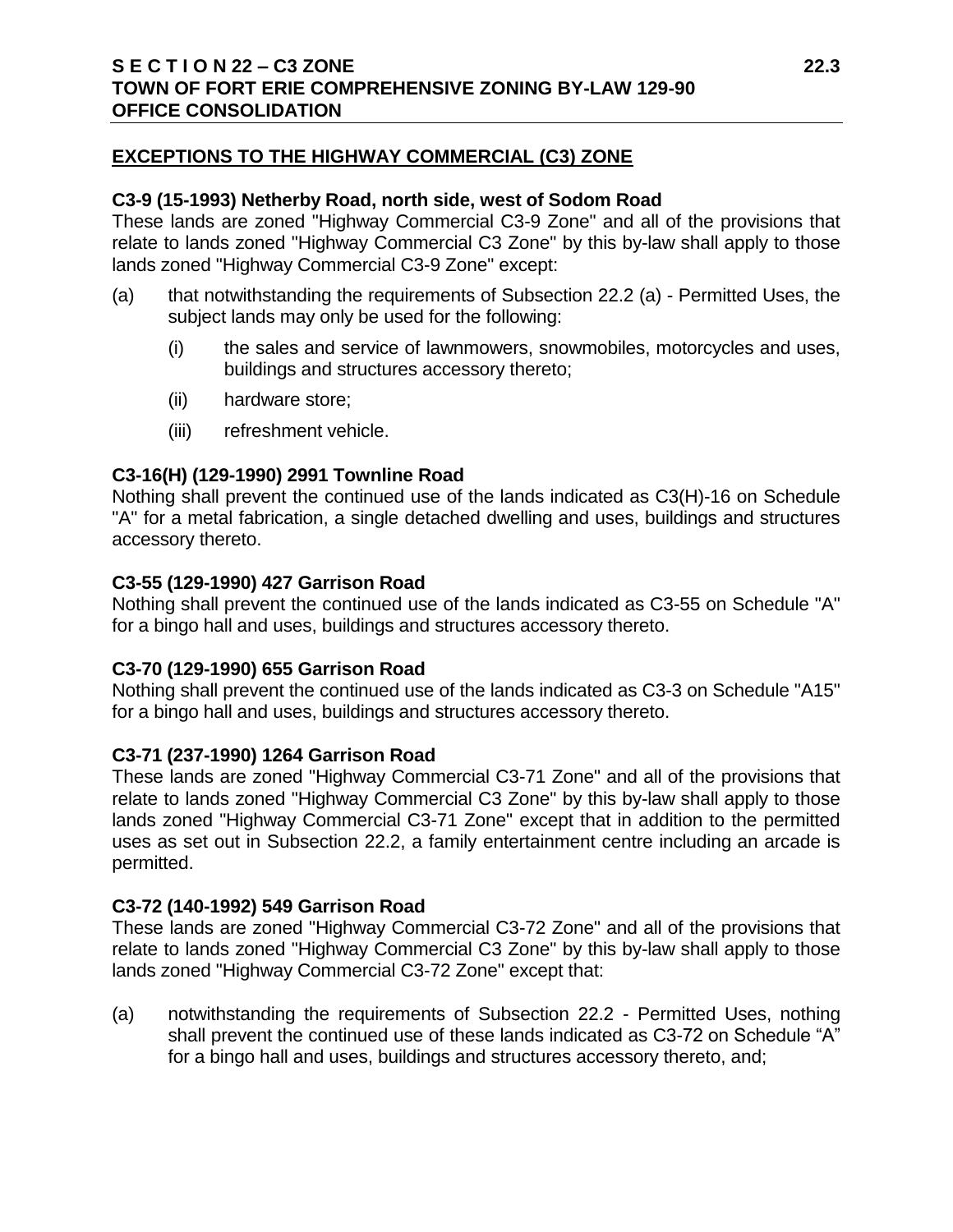### **S E C T I O N 22 – C3 ZONE 22.4 TOWN OF FORT ERIE COMPREHENSIVE ZONING BY-LAW 129-90 OFFICE CONSOLIDATION**

- (b) notwithstanding the requirements of Subsection 6.20 (A)(b) Commercial: Bingo Hall - a minimum of 1 parking space for 2.54 square metres of floor area devoted to public uses shall be provided, and;
- (c) notwithstanding the requirements of Schedule D the minimum aisle width between parking stalls shall not be less than 6.7 metres where the parking angle is 90 degrees.
- (d) That in addition to the uses permitted in Subsection 22.2 Permitted Uses the lands maybe used for Institutional. (per By-law 164-07)

# **C3-116 (60-1994) 977 Dominion Road**

These lands are zoned "Highway Commercial C3-116 Zone" and all of the provisions that relate to lands zoned "Highway Commercial C3 Zone" by that by-law shall apply to those lands zoned "Highway Commercial C3-116 Zone" except that in addition to the permitted uses set out in Subsection 22.2 - Permitted Uses in the "Highway Commercial C3 Zone", the lands shown as C3-116 may also be used for a welding shop and single detached dwelling.

# **C3-82 (129-1990) Dominion Road (South Side) West of Buffalo Road (Relocated to RU-82)**

# **C3-117 (69-1994) Bertie Street (south side) west of Concession Road (Crossroads)**

These lands are zoned "Highway Commercial C3-117 Zone" and all of the provisions that relate to lands zoned "Highway Commercial C3 Zone" by this by-law shall apply to those lands zoned "Highway Commercial C3-117 Zone", except that in addition to the permitted uses set out in Subsection 22.2 - Permitted Uses in the "Highway Commercial C3 Zone", the lands shown as C3-117 may also be used for a Travel Information Centre, currency exchange, amusement machine establishment, automotive service centre and fuel dispensing.

# **C3-126 (196-1994) 981 Garrison Road**

These lands are zoned "Highway Commercial C3-126 Zone" and all of the provisions that relate to lands zoned "Highway Commercial C3 Zone" by this by-law shall apply to those lands shown as "Highway Commercial C3-126 Zone" except that in addition to the permitted uses set out in Subsection 22.2, these lands may also be used as a gaming premises.

# **C3-129 (16-1995) 1175 Taylor Avenue (FORMERLY RM2-129)**

These lands are zoned "Highway Commercial C3-129 Zone", and the development on this property shall comply with all of the provisions in Subsection 22 – Highway Commercial C3 Zone" except:

- (a) That the lands may also be used for block townhouse dwellings in accordance with the regulations contained in Section 14 of this By-law.
- (b) the maximum number of dwelling units shall not be greater than 8 dwelling units.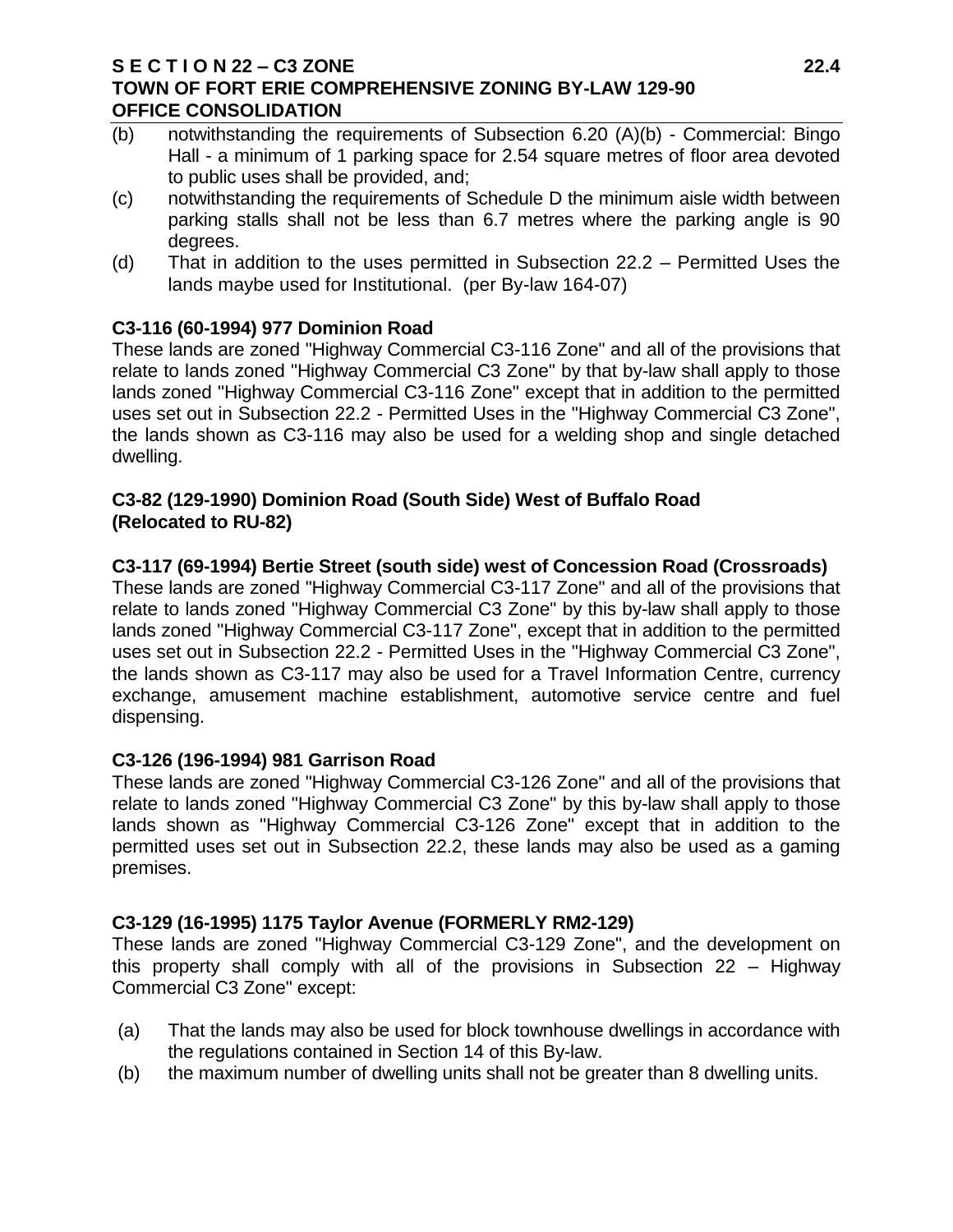#### **S E C T I O N 22 – C3 ZONE 22.5 TOWN OF FORT ERIE COMPREHENSIVE ZONING BY-LAW 129-90 OFFICE CONSOLIDATION**

#### **C3-132 (65-1995) 1485 Garrison Road**

These lands are zoned "Highway Commercial C3-132 Zone" and all of the provisions that relate to lands zoned "Highway Commercial C3 Zone" by this by-law shall apply to those lands zoned "Highway Commercial C3-132 Zone" except:

- (a) that notwithstanding the requirements of Subsection 22.3, the minimum westerly side yard may be nil;
- (b) that notwithstanding the requirements of Subsection 22.3, the maximum building height shall not be greater than 4 storeys; and,
- (c) that notwithstanding the requirements of Schedule D, the parking aisle width shall not be less than 6.7 metres, the width of the parking stalls shall not be less than 2.74 metres and the parking stall length shall not be less than 5.48 metres.

#### **C3-140 (144-1995) 544 Garrison Road**

These lands are zoned "Highway Commercial C3-140 Zone" and all of the provisions that relate to lands zoned "Highway Commercial C3 Zone" by this by-law shall apply to those lands zoned "Highway Commercial C3-140 Zone" except that in addition to the permitted uses set out in Subsection 22.2, these lands may also be used as a gaming premises.

#### **C3-152 (47-1996) 1201 Garrison Road**

These lands are zoned "Highway Commercial C3-152 Zone" and all of the provisions that relate to lands zoned "Highway Commercial C3 Zone" by this by-law shall apply to those lands zoned "Highway Commercial C3-152 Zone" except:

(a) that notwithstanding the requirements of Subsection 22.3, the minimum front yard setback shall not be less than 10.6 metres, and;

(b) that notwithstanding the requirements of Subsection 5.244 and Schedule D, the parking stalls shall not have an area of less than 15 square metres measuring 2.74 metres by 5.48 metres exclusive of driveways or aisleways."

# **C3-173(H) (48-1997) Gilmore Road (north side) @ Pettit Road**

These lands are zoned "Highway Commercial Holding C3-173(H) Zone". Once the (H) has been removed by Council after the lands have been serviced to the satisfaction of the Municipality and the owner has entered into a site plan agreement, the development of this property shall comply with all of the provisions of the "Highway Commercial C3 Zone".

#### **C3-180 (97-1997) 660 Garrison Road**

These lands are zoned "Highway Commercial C3-180 Zone" and all of the provisions that relate to lands zoned "Highway Commercial C3 Zone" by that by-law shall apply to those lands zoned "Highway Commercial C3-180 Zone" except that in addition to the permitted uses set out in Subsection 22.2, nothing shall prevent the use of these lands for a gaming premises; amusement machine establishment; and institutional uses.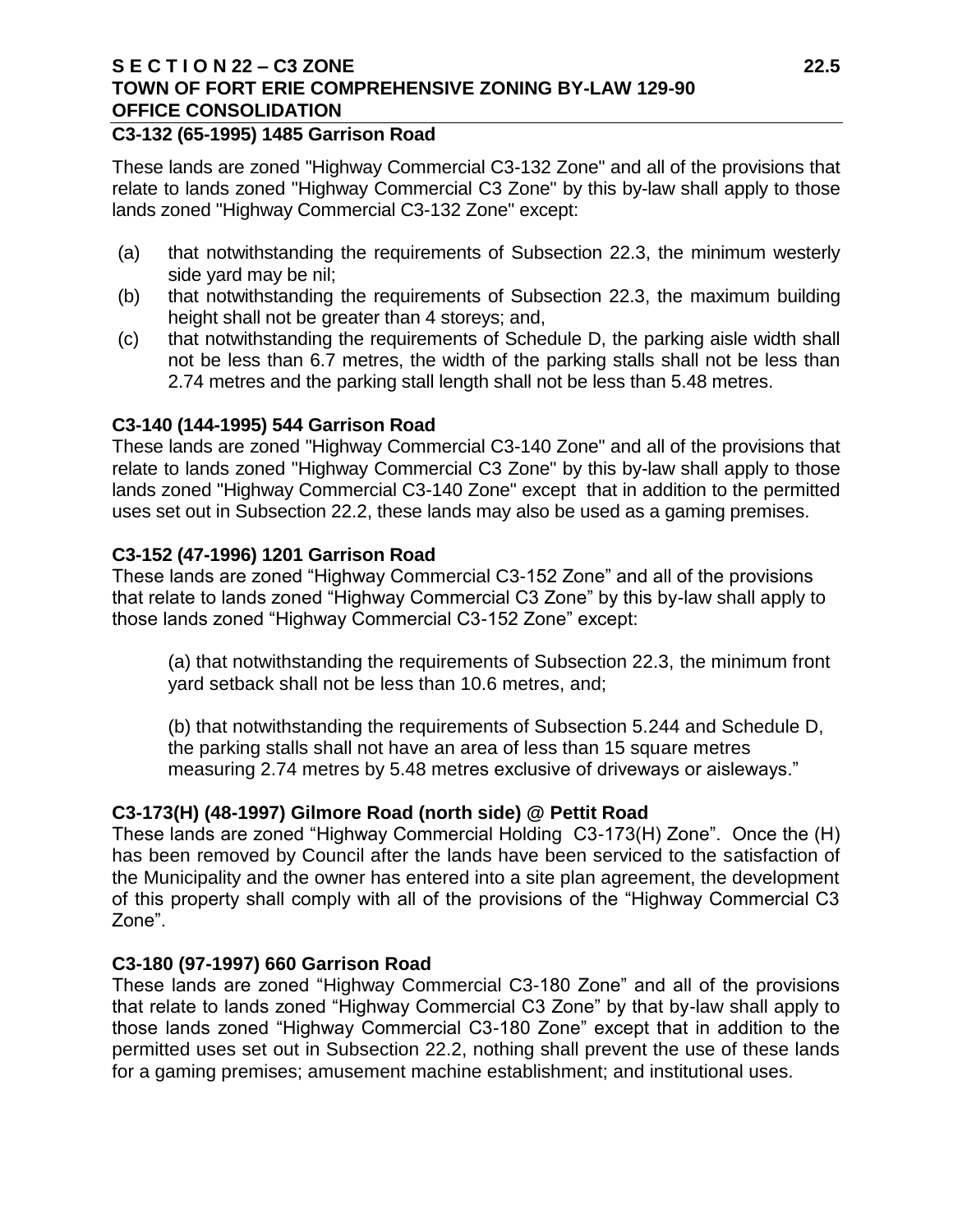### **S E C T I O N 22 – C3 ZONE 22.6 TOWN OF FORT ERIE COMPREHENSIVE ZONING BY-LAW 129-90 OFFICE CONSOLIDATION**

#### **C3-196(H) (61-1998) Thompson Road, west side north of Garrison Road**

These lands are zoned "Highway Commercial Holding C3-196(H) Zone" and all of the provisions that relate to lands zoned "Highway Commercial C3 Zone" by that By-law shall apply to those lands zoned "Highway Commercial Holding C3-196(H) Zone". Once the Holding has been removed for the charity casino after the owners have finalized the site plan agreement; for the bingo hall after the owners have entered into an agreement to relocate one existing bingo hall or complete a market study supporting demand for a fourth bingo hall and finalization of the site plan agreement; and for the other commercial use after the owners have finalized the site plan agreement, the development of these lands shall comply with all of the provisions of this by-law that relate to lands zoned "Highway Commercial C3 Zone", except that in addition to the commercial uses permitted in Subsection 22.2(a), these lands may also be used for a charity casino and bingo hall.

#### **C3-204(H) (188-1998) Hospitality Drive, west side north of Walden Boulevard**

These lands are zoned "Highway Commercial Holding C3-204(H) Zone" and all of the provisions that relate to lands zoned "Highway Commercial C3 Zone" by this By-law shall apply to those lands zoned "Highway Commercial Holding C3-204(H) Zone". Once the Holding has been removed after the owners have entered into a site plan agreement with the Municipality, the development of these lands shall comply with all of the provisions that relate to lands zoned "Highway Commercial C3 Zone" by this by-law.

# **C3-225 (77-2000) 777 Bertie Street (Fort Erie Racetrack and Slots)**

These lands are zoned "Highway Commercial C3-225 Zone" and all of the provisions that relate to lands zoned "Highway Commercial C3 Zone" by this By-law shall apply to those lands zoned "Highway Commercial C3-225 Zone", except:

- (a) that in addition to the permitted uses in Subsection 22.2(a), the lands may also be used for the following uses:
	- Horse racing track;
	- Gaming facility;
	- Amusement machine establishment;
	- Automotive service centre, and;
	- fuel dispensing facility.
- (b) that any proposed automotive service centre or fuel dispensing facility shall be developed in accordance with the regulations set out in Subsection 23.3 and 23.4.

# **C3-233 (191-2000) 1105 Benner Avenue**

These lands are zoned "Highway Commercial C3-233 Zone" and all of the provisions that relate to lands zoned "Highway Commercial C3 Zone" by this By-law shall apply to those lands zoned "Highway Commercial C3-233 Zone", except: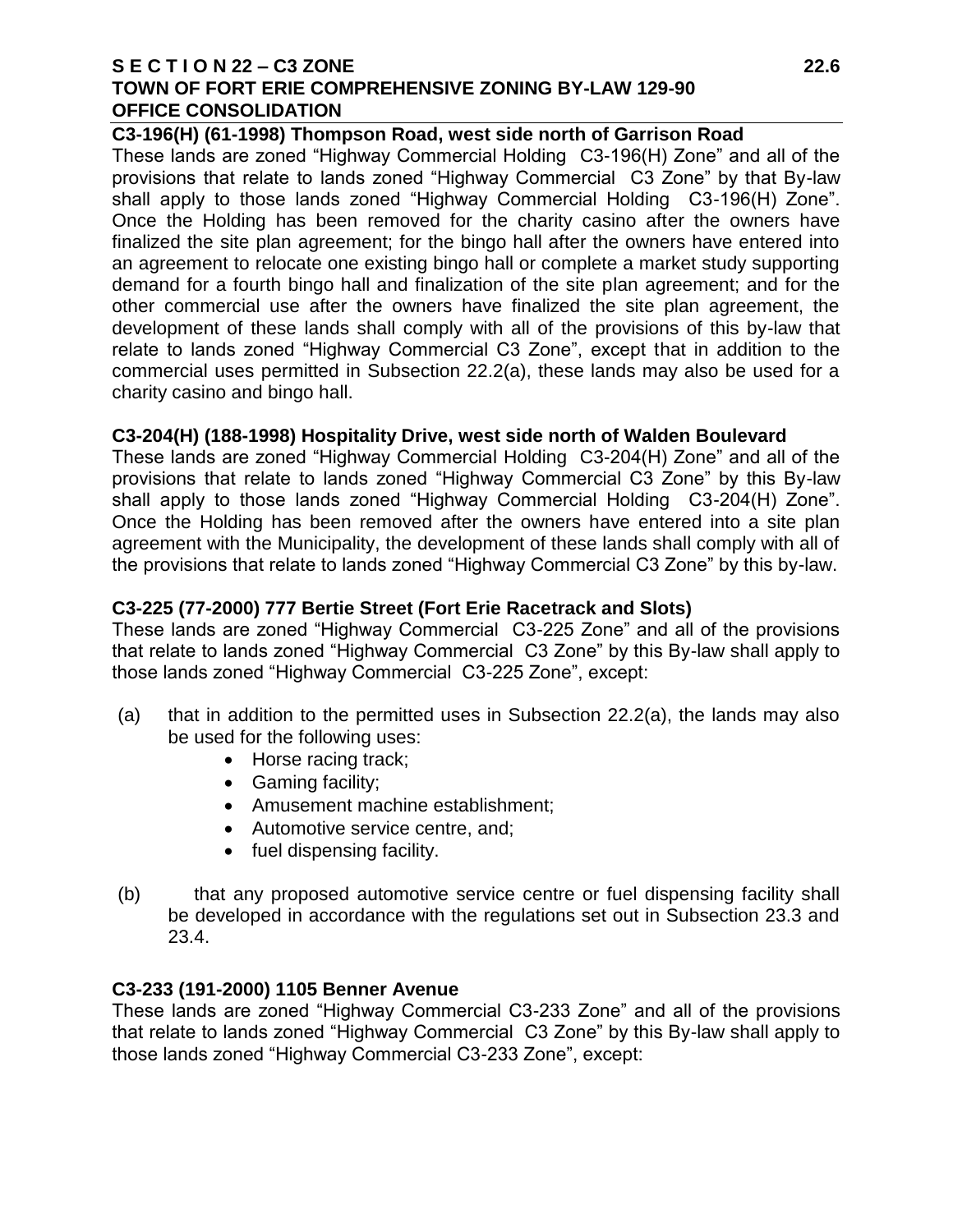### **S E C T I O N 22 – C3 ZONE 22.7 TOWN OF FORT ERIE COMPREHENSIVE ZONING BY-LAW 129-90 OFFICE CONSOLIDATION**

- (a) that notwithstanding the provisions of Subsection 22.2 Permitted Uses, these lands may only be used for a funeral home and uses, buildings and structures accessory thereto including a hospitality building;
- (b) that notwithstanding the provisions of Subsection 22.3, the minimum easterly exterior side yard shall not be less than 4.27 metres;
- (c) that notwithstanding the provisions of Subsection 18.3 (d)(i), the minimum exterior side yard for the hospitality building shall not be less than 11 metres, and;
- (d) that notwithstanding the provisions of Subsection 18.3 (d)(iii), the minimum rear yard for the hospitality building shall not be less than 9.0 metres.

# **C3-252 (219-2002 amending 192-2001) Pettit Rd, west side, n. of Gilmore Road**

These lands are zoned "Highway Commercial C3-252 Zone" and all of the provisions that relate to land zoned "Highway Commercial C3 Zone" by this by-law shall apply to lands zoned "Highway Commercial C3-252 Zone, subject to the following special provisions:

(a) that in addition to the permitted uses set out in Subsection 22.2, Permitted Uses, these lands may also be used for a truck and travel centre including the dispensing of diesel, propane and gasoline fuels, automotive service station, car and truck wash, information and telecommunication services, and courier and delivery services and buildings and structures accessory thereto.

**C3-287 (129-90) Bowen Road, south side, east of QEW** Nothing shall prevent the continued use of the lands indicated as C3-287 on Schedule "A" for a construction trades establishment and uses, buildings and structures accessory thereto.

# **C3-339 (160-05) 915-925 Garrison Road, South of Garrison Road, East of Kraft Road**

These lands are zoned Highway Commercial C3 C3-339 Zone, and all of the provisions of By-law 129-90 as amended that relate to lands zoned Highway Commercial C3 Zone by this by-law shall apply to those lands zoned Highway Commercial C3 C3-339 Zone on the attached Schedule A subject to the following special provisions:

- a) Notwithstanding the requirements of Subsection 6.20(D) Ingress and Egress, the maximum ingress and egress shall not be greater than 9.2 meters;
- b) Notwithstanding the requirements of Subsection 6.20(I) Parking Area Location on Lot, the minimum setback between the parking areas along the easterly and southerly lot lines shall not be less than 2.0 metres where they abut a Residential Zone.
- c) Notwithstanding the requirements of Subsection 6.21(a) Landscaping and Planting Strips-Requirements For Uses Abutting Residential Zoning, the minimum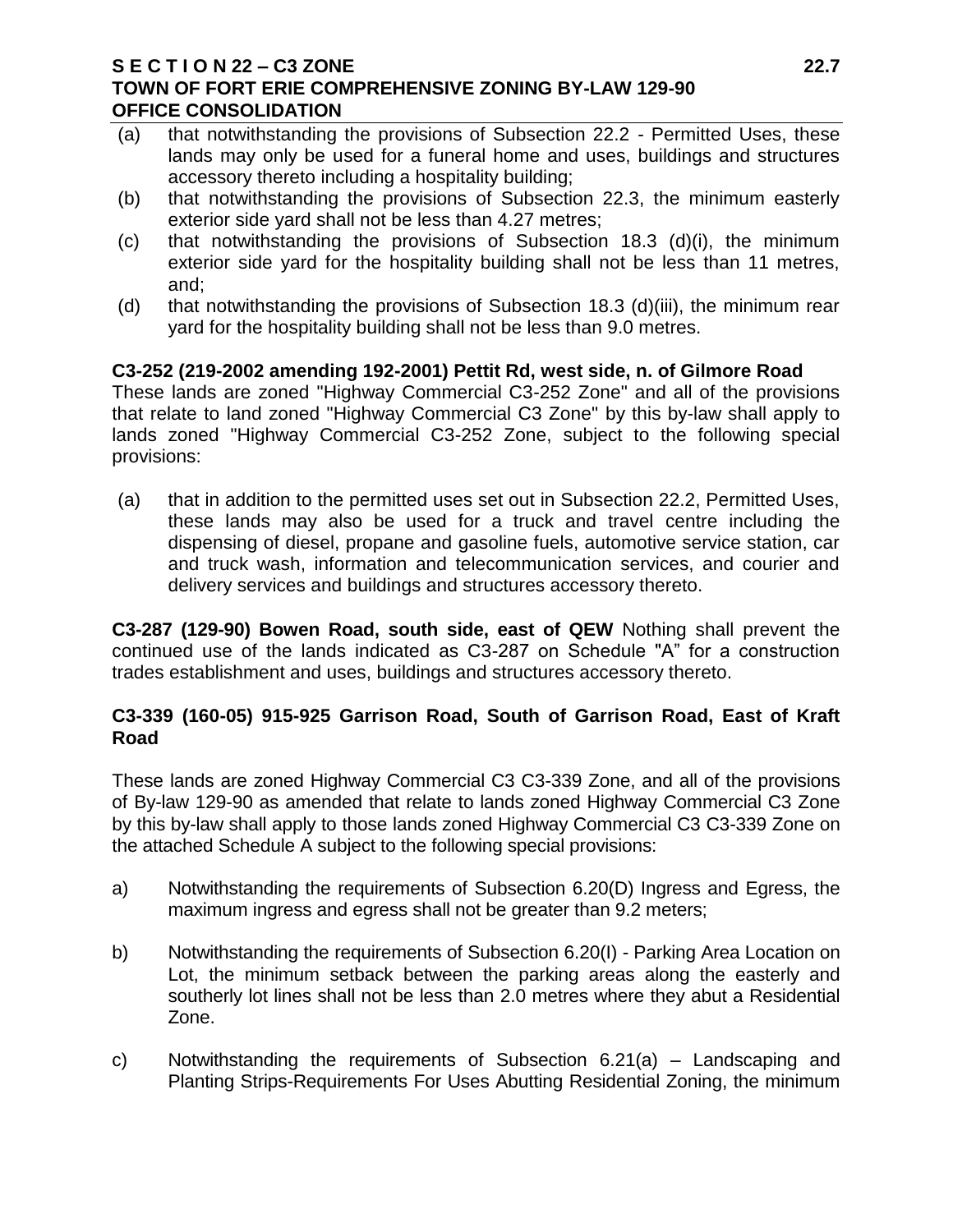# **S E C T I O N 22 – C3 ZONE 22.8 TOWN OF FORT ERIE COMPREHENSIVE ZONING BY-LAW 129-90 OFFICE CONSOLIDATION**

landscape and planting strips along the easterly and southerly lot lines shall not be less than 2.0 metres.

# **C3-370 (H) (06-07) ZOOZ THEME PARK, 2821 STEVENSVILLE ROAD**

These lands are zoned Highway Commercial Holding C3-370 (H) Zone, and all of the provisions of By-law 129-90 as amended that relate to lands zoned Highway Commercial C3 Zone by this by-law shall apply to those lands zoned Highway Commercial Holding C3-370(H) Zone on the attached Schedule A subject to the following special provisions:

- a) That notwithstanding the list of permitted uses in Section 22.2 (a) only the following uses shall be permitted:
	- Eating establishments subject to the total combined seating capacity contained in the OS-369(H) Zone
	- Garden Centres
	- Liquor and Beer Stores
	- Professional and Business Offices
	- Retail Stores
	- One Triplex
	- Dwelling units subject to the provision of Section 18.2 of By-law 129-90 as amended

# **C3-378 (119-07, 163-07) ES OF STEVENSVILLE RD, NORTH OF EAGLE ST**

These lands are zoned Highway Commercial C3 Holding C3-378 Zone, and all of the provisions of By-law 129-90 as amended that relate to lands zoned Highway Commercial C3 Zone by this by-law shall apply to those lands zoned Highway Commercial C3 Holding C3-378 Zone on Schedule A subject to the following special provisions:

a) Nothwithstanding the requirements of Subsection 18.5 (d) Drive-Thru Lanes, the 3 metre landscape strip around the outer edge of the drive thru lane shall contain coniferous trees planted 10m on-centre, interspersed with 50% coverage of coniferous and deciduous shrubs.

# **C3-405 (178-08) 749 GARRISON RD**

These lands are zoned Highway Commercial C3-405 Zone, and all of the provisions of By-law 129-90 as amended that relate to lands zoned Highway Commercial C3 Zone by this by-law shall apply to those lands zoned Highway Commercial C3-405 Zone on the attached Schedule A subject to the following special provisions:

a) That notwithstanding the requirements of Subsection 6.20 (I) Parking Area Location on the Lot, the parking area shall not be located closer than 1.0 metre to the easterly property line.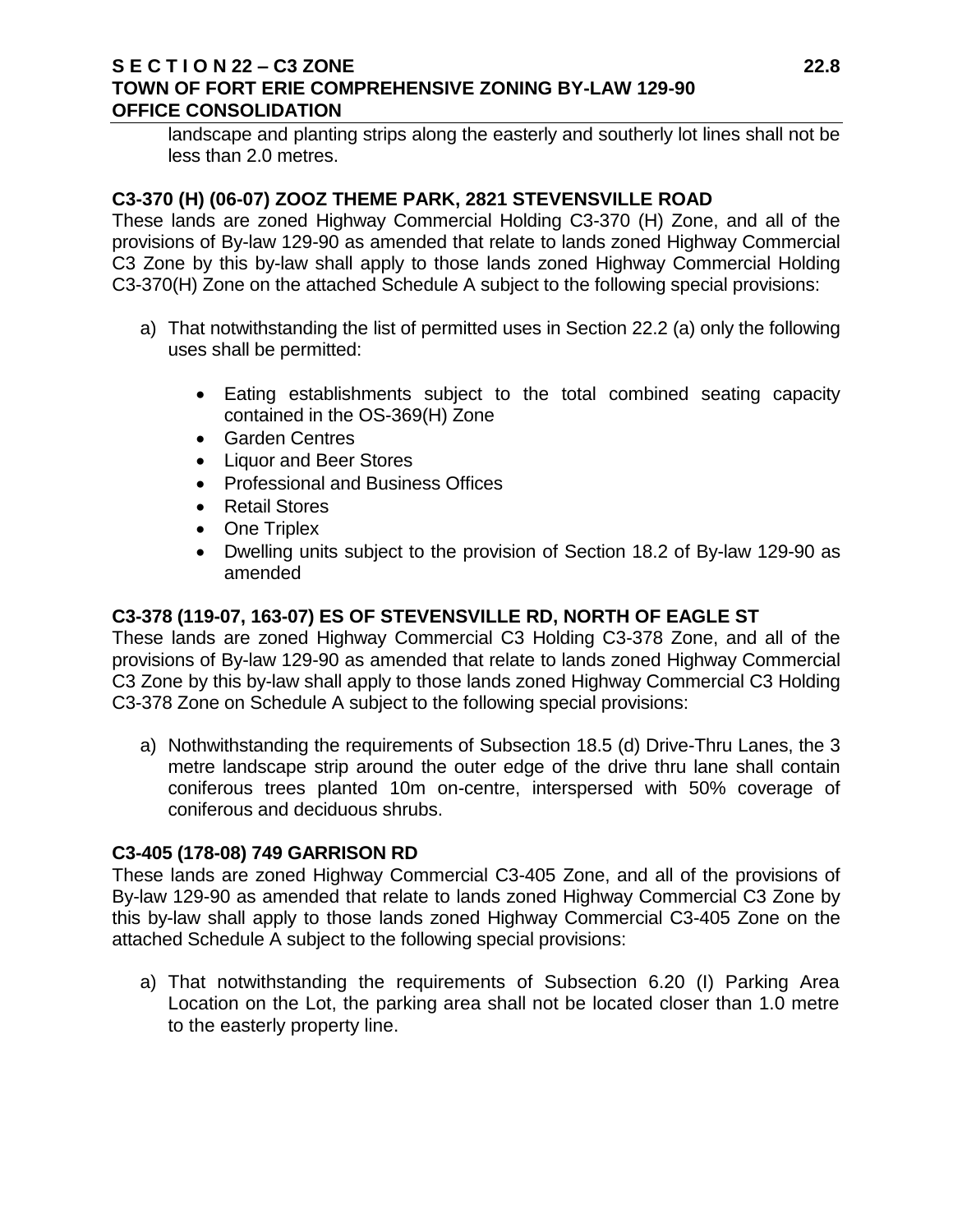# **S E C T I O N 22 – C3 ZONE 22.9 TOWN OF FORT ERIE COMPREHENSIVE ZONING BY-LAW 129-90 OFFICE CONSOLIDATION**

### **C3-489 (93-2013) 575, 625 Garrison Road and 0 Helena Street**

These lands are zoned "Highway Commercial (C3) Zone C3-489 Zone", and all of the provisions of By-law No. 129-90 as amended that relate to lands zoned "Highway Commercial (C3) Zone" by this by-law shall apply to those lands zoned "Highway Commercial (C3-489) Zone" on the attached Appendix "1" shall be subject to the following special provisions:

a) Notwithstanding the list of Permitted Uses in Section 22.2, the lands shown on Appendix "1" may also be used as a "Department Store"

### **C3-551 (35-2016) – 0 Netherby Road – East Half of lands North of Townline Road between Netherby Road and the QEW**

These lands are zoned "Highway Commercial (C3-551) Zone" and all of the provisions of By-law 129-90 as amended that relate to lands zoned "Highway Commercial (C3) Zone" by this by-law shall apply to those lands zoned "Highway Commercial (C3-551) Zone" subject to the following provisions:

- a) In addition to Subsection 22.2 a) the following additional uses shall be permitted subject to additional regulatory compliance and approval where required.
	- i) Business and professional offices Business or commercial trades school Establishments providing information and telecommunication services Establishments providing for quality control, research and/or product development services Printing establishments
	- ii) No outside storage goods or materials for uses defined in paragraph i)
	- iii) Public storage facility is permitted provided
		- 1. outside storage does not exceed 25% of the total lot area and must be accompanied by a minimum of 25% site coverage of permanent public storage buildings/units; and
		- 2. outside storage is screened from adjacent roads / highway; and
		- 3. maximum height associated with outside storage shall not exceed 4.0m
- b) Notwithstanding Subsections 22.2 b) and 22.5 dwelling units are not permitted.
- c) Notwithstanding Subsection 22.3 the following regulations shall apply:

| Minimum Lot Frontage              | 30 <sub>m</sub> |
|-----------------------------------|-----------------|
| Minimum Lot Area                  | 1800 sq. m.     |
| Maximum Lot Coverage              | 50 percent      |
| <b>Maximum Gross Floor Area</b>   | 100 percent     |
| <b>Minimum Front Yard</b>         | 15m             |
| <b>Minimum Interior Side Yard</b> | 6m              |
| Minimum Exterior Side Yard        | 15 <sub>m</sub> |
| Minimum Rear Yard                 | 15m             |
| <b>Maximum Building Height</b>    | 2 storeys (11m) |